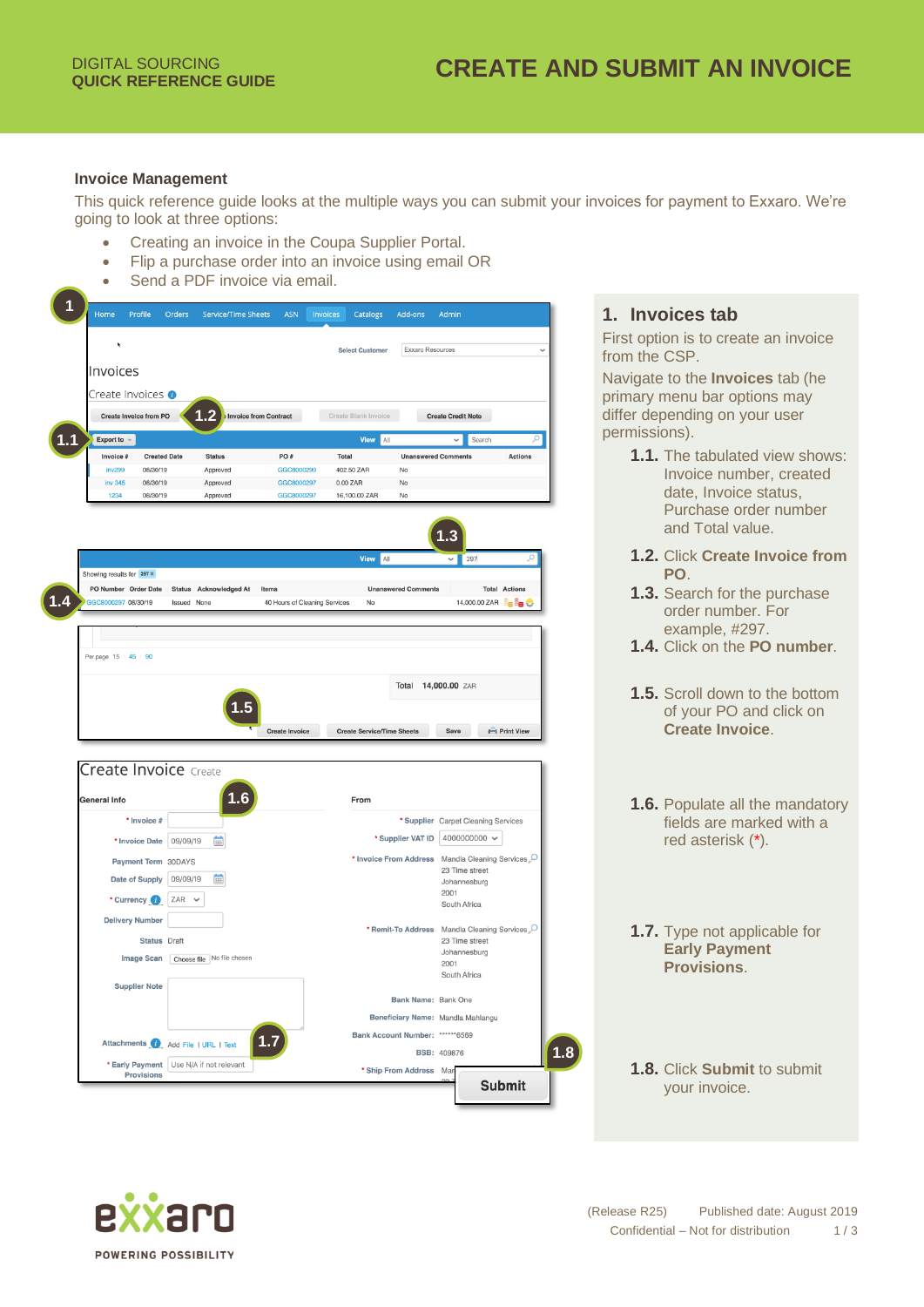



# **1.9. Send Invoice**

Coupa will request confirmation before sending. Click **Send Invoice** to confirm your submission.

The status of the invoice updates to **Processing**.

### **1.10.Other features**

Depending on your agreement with Exxaro, the following features may be enabled or disabled:

- The **Create Invoice from Contract** button and the
- **Create Blank Invoices** buttons.

# **2. Flip a PO into an invoice**

The second option is to flip a purchase order into an invoice.

Coupa will send you a purchase order via email. One of the action buttons in the email allows you create an invoice.

- **2.1.** Click on **Create Invoice**.
- **2.2.** Populate all the mandatory invoice fields (marked with a red asterisk), for example:
	- **Invoice number**
	- Type **Not Applicable** next to **Early Payment provisions**.
	- Select **Taxes**.
- **2.3. Submit** the invoice.